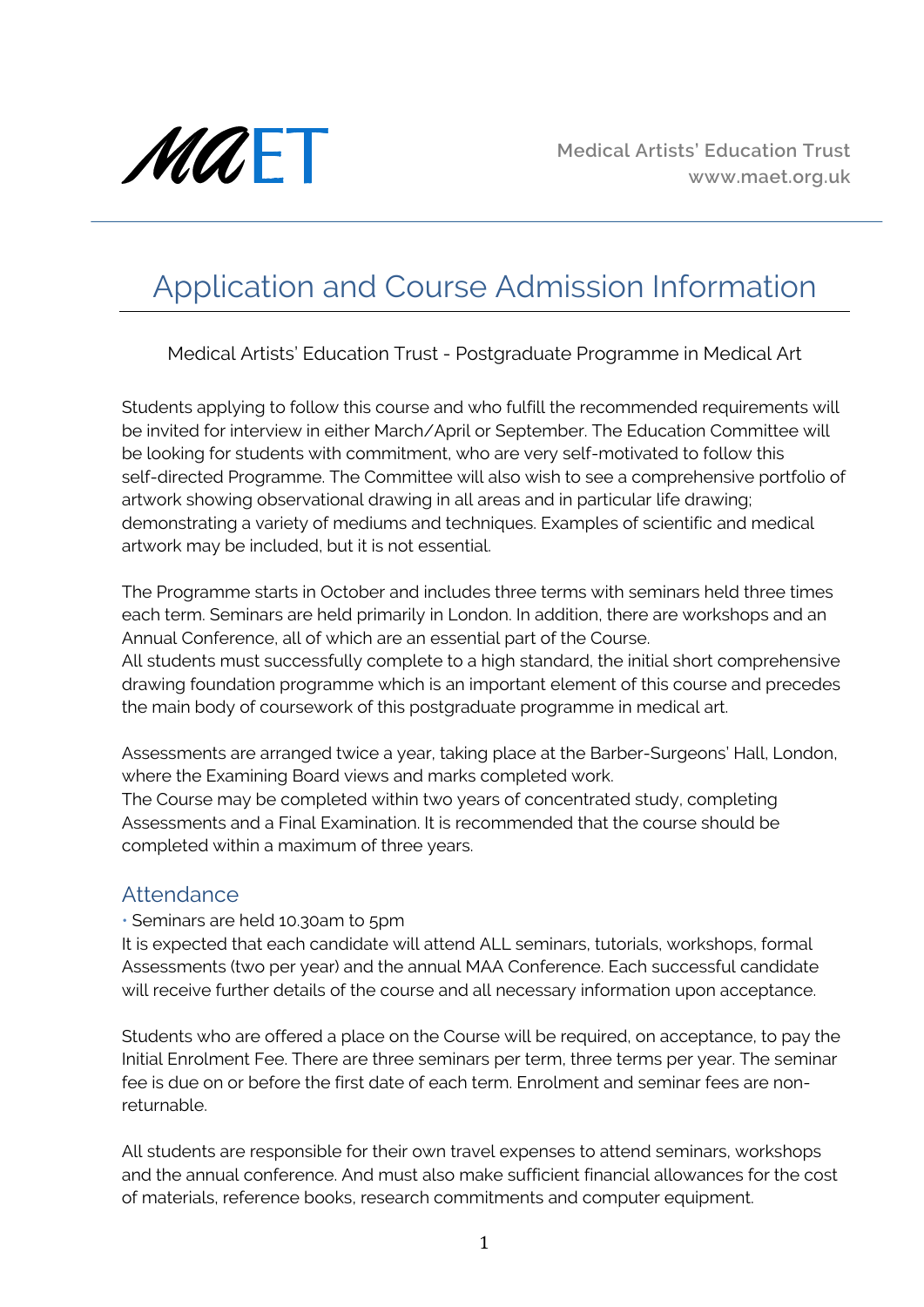### Graduate Requirements

- An Honors Degree in Art and Design
- Higher National Diploma incorporating scientific illustrations, preceded by a Foundation year
- Medical or Science background showing a portfolio of exceptional drawing skills

## Interview Portfolio Requirements

#### Compulsory pieces

A minimum of twenty recent samples of original artwork to include the following categories: General, Colour, Design and ten further examples of Life drawing.

- General observational drawing: Realistic drawings taken from direct personal observation; demonstrating draftsmanship in rendering light, shade, tonal values, texture, proportion, perspective, form and the ability to render detail.
- Colour: Examples of accomplished use of water-colour and other paint or mixed media should be included, demonstrating an ability to understand colour theory and create form, tone and texture.
- Graphic design: Design integrating artwork, images and typography, appropriate for the intended audience.
- Life drawing: A minimum of a ten life figure studies. Life studies are to be drawn directly from a model, demonstrating advanced observational skills. At least three figures are to be full-figure poses, some hand and feet studies, either in line, greyscale or colour.

All subjects are to be rendered from direct observation and not from photographic reference. It is not necessary to include medical or scientific subjects. Artwork may be a combination of traditional and digital methods. Include sketchbooks.

Personal Statement

• All applicants are to include a short personal statement alongside their application

Additional pieces

- Additional artwork examples may be included, for example digital artwork, sculpture and 3D representations (quality prints are acceptable), printed material and photography. Additional subject areas could include botanical, biological, medical or other scientific illustrations.
- No slides.
- Occasionally candidates may be asked to resubmit their portfolio with additional artwork.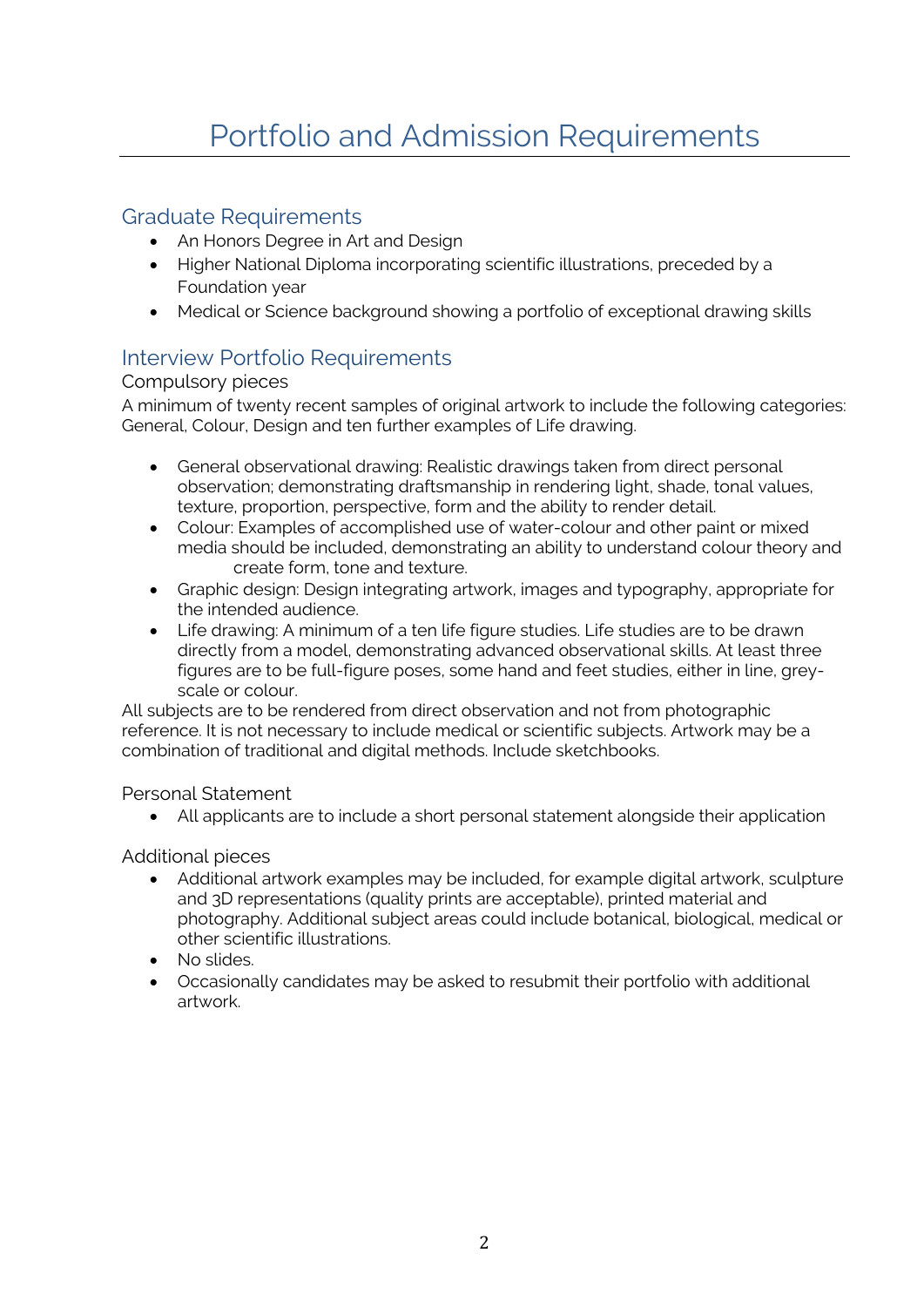- 1. Two copies of the following application form must be completed, and two copies of any additional material or information must be supplied. No photocopies please.
- 2. The forms should be completed in BLOCK CAPITALS throughout, except for the email address as applicable.
- 3. Post TWO sets of your application forms, personal statement and any additional information to:
- Mrs. Auriole Prince, MAET Course Secretary, Knapping's Barn, 243A Cirencester Road, Cheltenham, Gloucestershire GL53 8EB
- 4. Please ensure that you have read and understood the interview portfolio requirements.
- Course Open Day events and application forms are available on our web site www.maet.org.uk
- We recommend all prospective applicants attend an Open Day, to discuss their career path, find out about the course structure, planning, syllabus, events and to receive portfolio feedback prior to making a formal application.
- Interview dates are available on our website www.maet.org.uk
- Applications may be made at any time during the year, but applications and supporting documents must be received no later than two weeks in advance of the next advertised interview date. All interviews take place in London and must be attended in person.
- Candidates, who qualify for consideration, will be invited for a personal interview bringing their portfolio containing their own original artwork. Candidates will receive written notification of the Interviewing Committee's decision within two weeks.

©MAET 2020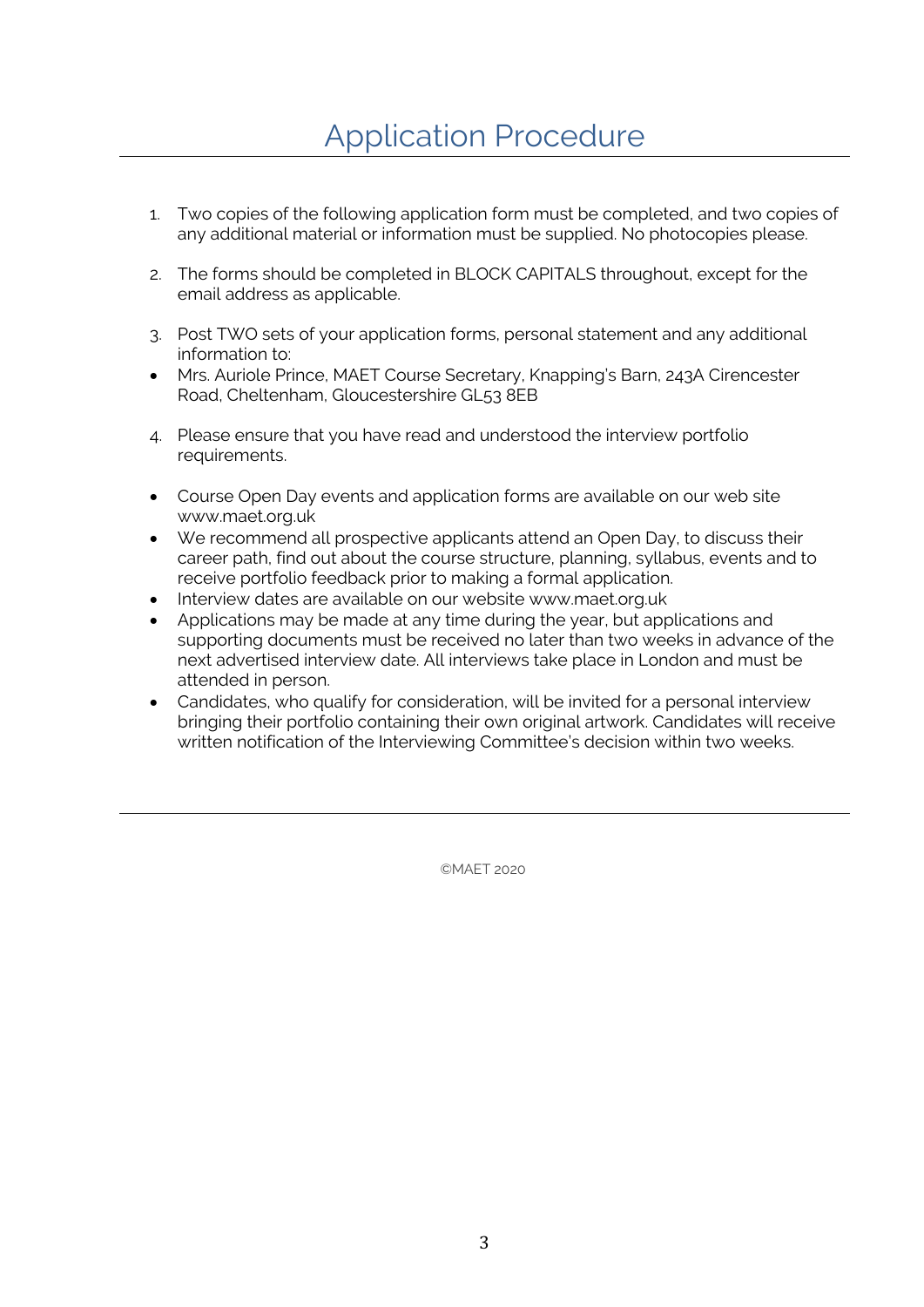

# Medical Artists' Education Trust Postgraduate Programme in Medical Art

Leading to Membership of The Medical Artists' Association of Great Britain

# APPLICATION FORM

| For office use only | Open Day attended |
|---------------------|-------------------|
| Date Received       | Date Interviewed  |

| Title | <b>First Name</b> | Surname |
|-------|-------------------|---------|
|       |                   |         |
|       |                   |         |

| Address  |  |
|----------|--|
|          |  |
|          |  |
|          |  |
|          |  |
| Postcode |  |

| Nationality | Date of Birth | Age at Interview |
|-------------|---------------|------------------|
|             |               |                  |
|             |               |                  |

| Tel Work | Tel Home |
|----------|----------|
|          |          |
|          |          |
| Email*   | Mobile   |
|          |          |
|          |          |

\* Please ensure your email is written correctly i.e. in the correct upper- or lower-case text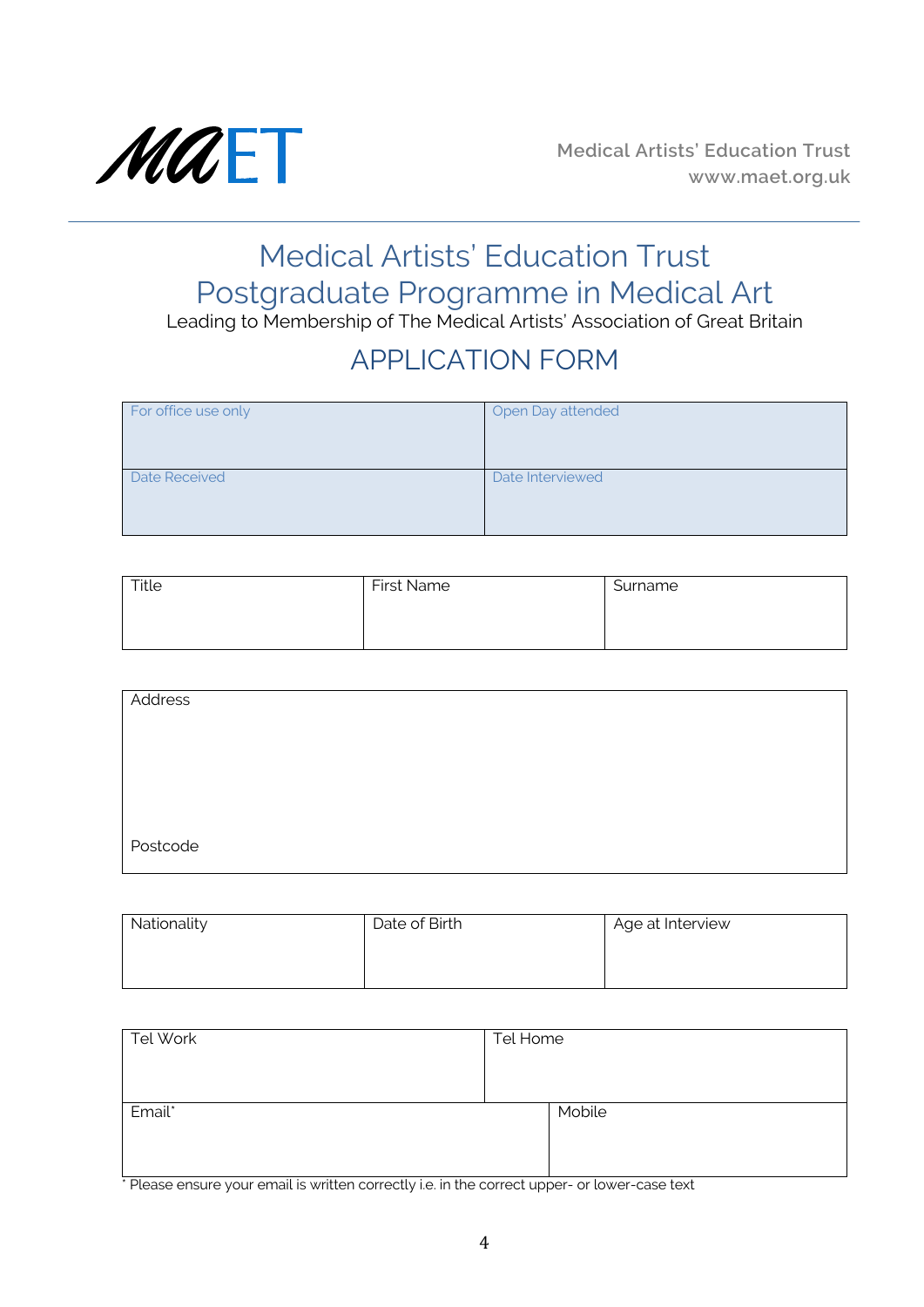| Present and Past Employment/Work Experience (Details, dates, employers' names and |  |
|-----------------------------------------------------------------------------------|--|
| addresses)                                                                        |  |

Art Degrees and/or other Academic/Professional Qualifications (Awarding Bodies, dates, subjects, classifications, membership of other professional bodies)

Art Education (College/Schools, dates, full/part time, subjects, specialties

Medical/Paramedic/Nursing Education (Colleges etc., dates, degrees and other qualifications)

General Education (Schools, dates, qualifications gained)

Additional sheets may be used to supply further details for any of the above sections.

References: Name and addresses of three persons who have agreed to provide testimonials. All information will be treated in the strictest of confidence.

| I, the undersigned, apply to register for the Medical Artists' Education Trust Postgraduate |
|---------------------------------------------------------------------------------------------|
| Programme in Medical Art.                                                                   |

| Signature of Applicant | Date |
|------------------------|------|
|                        |      |
|                        |      |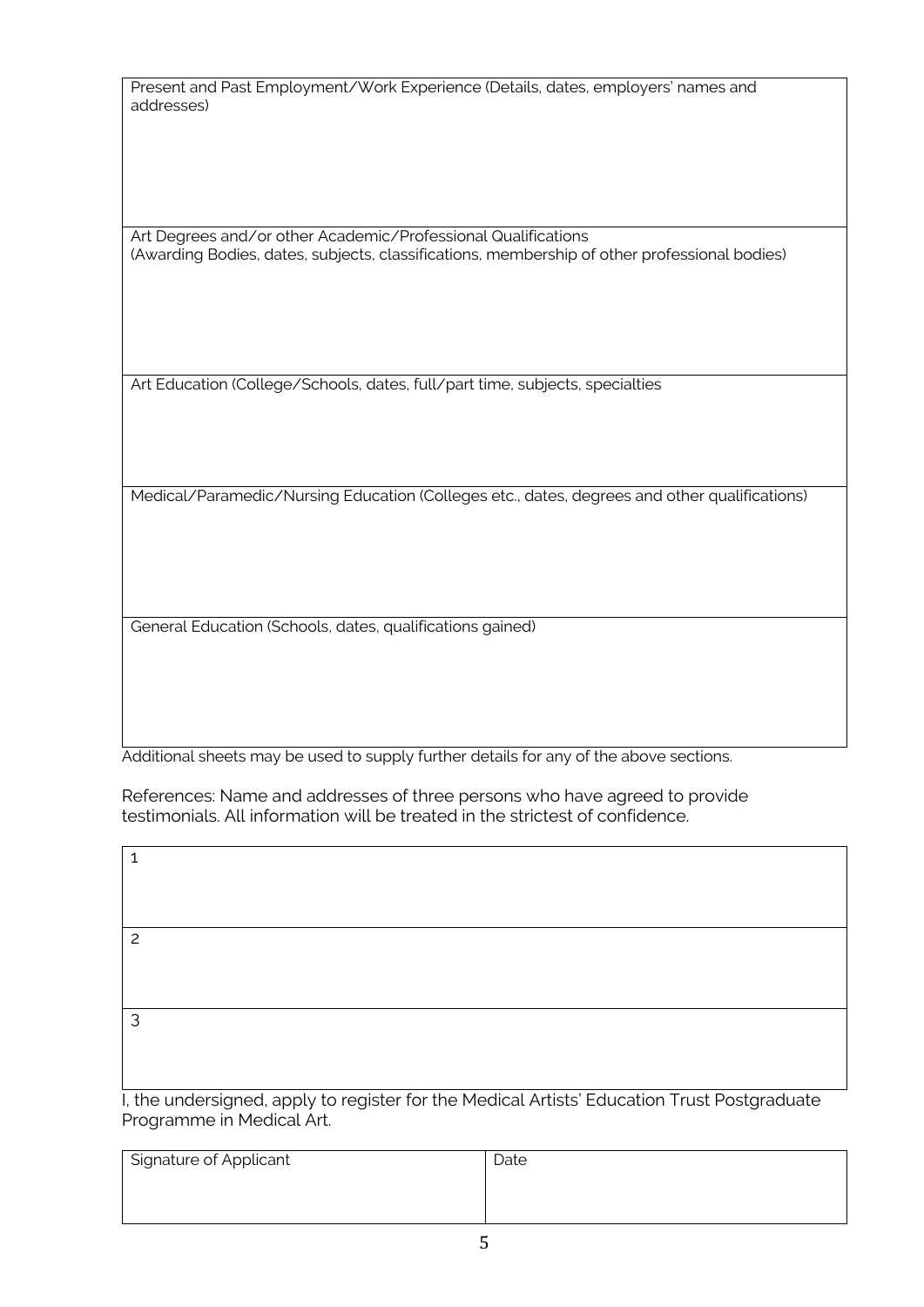CV and Additional Information